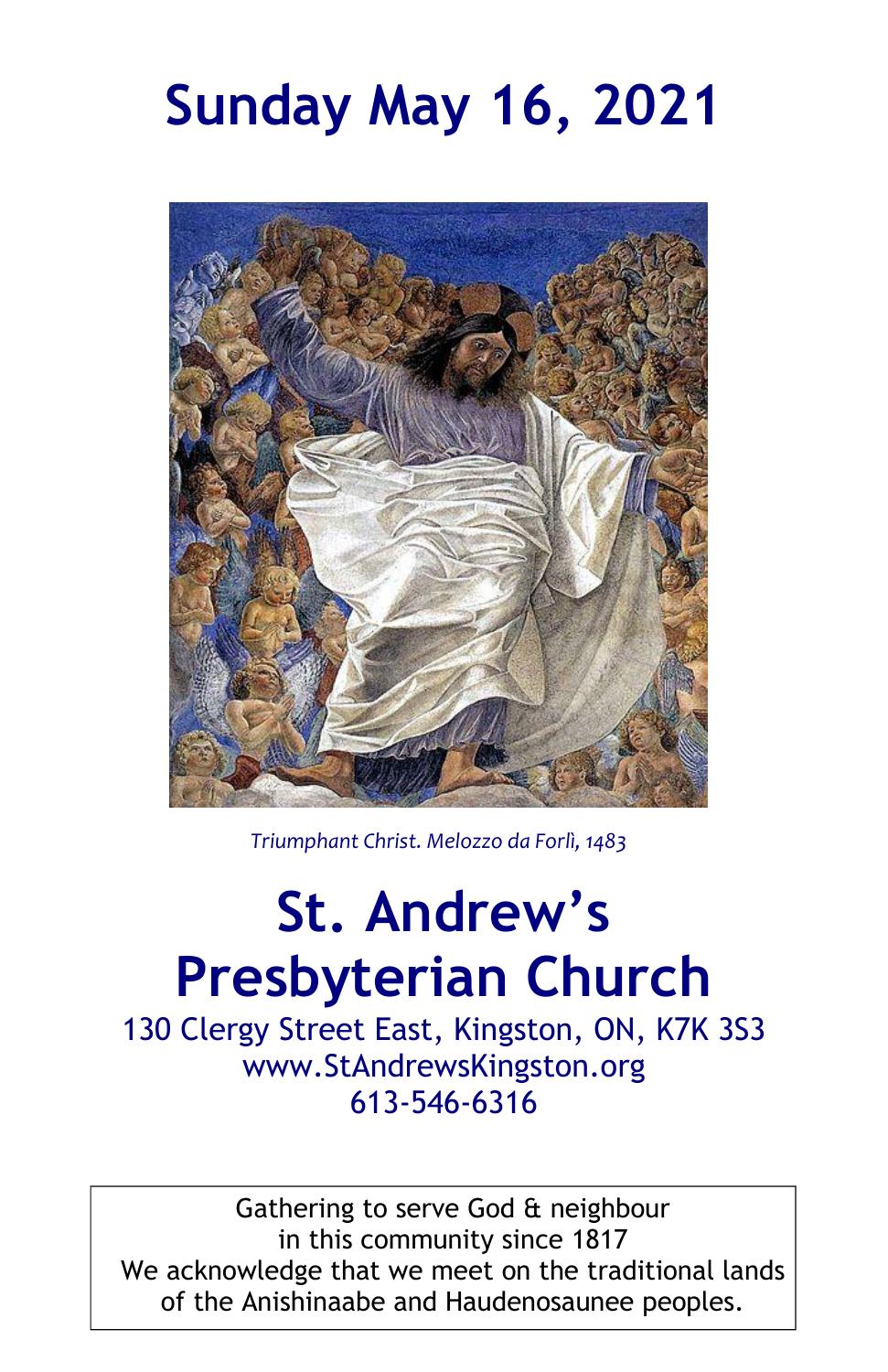## *ORDER OF SERVICE*

| Prelude                                 | Hail festal day!                          | James Baden-Powell |     |
|-----------------------------------------|-------------------------------------------|--------------------|-----|
| <b>Entry of the Bible</b>               |                                           |                    |     |
| <b>Call to Worship</b>                  |                                           |                    |     |
| <b>Hymn</b>                             | Fairest Lord Jesus                        |                    | 375 |
| <b>Prayer of Approach</b>               |                                           |                    |     |
| The Lord's Prayer                       |                                           |                    |     |
| <b>Greetings &amp; Announcements</b>    |                                           |                    |     |
| <b>Responsive Psalm</b> 47              |                                           |                    |     |
| <b>Scripture Lessons</b> Genesis 12:1-3 | Luke 24:44-53                             | Alberta S          |     |
| <b>Hymn</b>                             | Jesus shall reign (vs.1,2,4,5)            |                    | 275 |
| Sermon                                  | The Sacred in the Ordinary<br>5) Blessing |                    |     |
| <b>Meditative Music</b> Gratitude       |                                           | Edvard Grieg       |     |

|                    | <b>Moment for Missions: Flora House</b>                       | Wendy W           |  |
|--------------------|---------------------------------------------------------------|-------------------|--|
|                    | <b>Prayers of Thanksgiving, Intercession &amp; Dedication</b> |                   |  |
| Doxology           | Praise God from whom all blessings flow                       |                   |  |
| <b>Hymn</b>        | Crown him with many crowns (vs. 1,2,3) 274                    |                   |  |
| <b>Benediction</b> |                                                               |                   |  |
| <b>Choral Amen</b> |                                                               |                   |  |
| Postlude           | Allein Gott in der Höh sei Her                                |                   |  |
|                    |                                                               | Johann G. Walther |  |

#### **The Lord's Prayer**

Our Father, who art in heaven, hallowed be thy name. Thy kingdom come, thy will be done, on earth as it is in heaven. Give us this day our daily bread. Forgive us our debts as we forgive our debtors. And lead us not into temptation but deliver us from evil, for thine is the kingdom, the power and the glory, for ever. Amen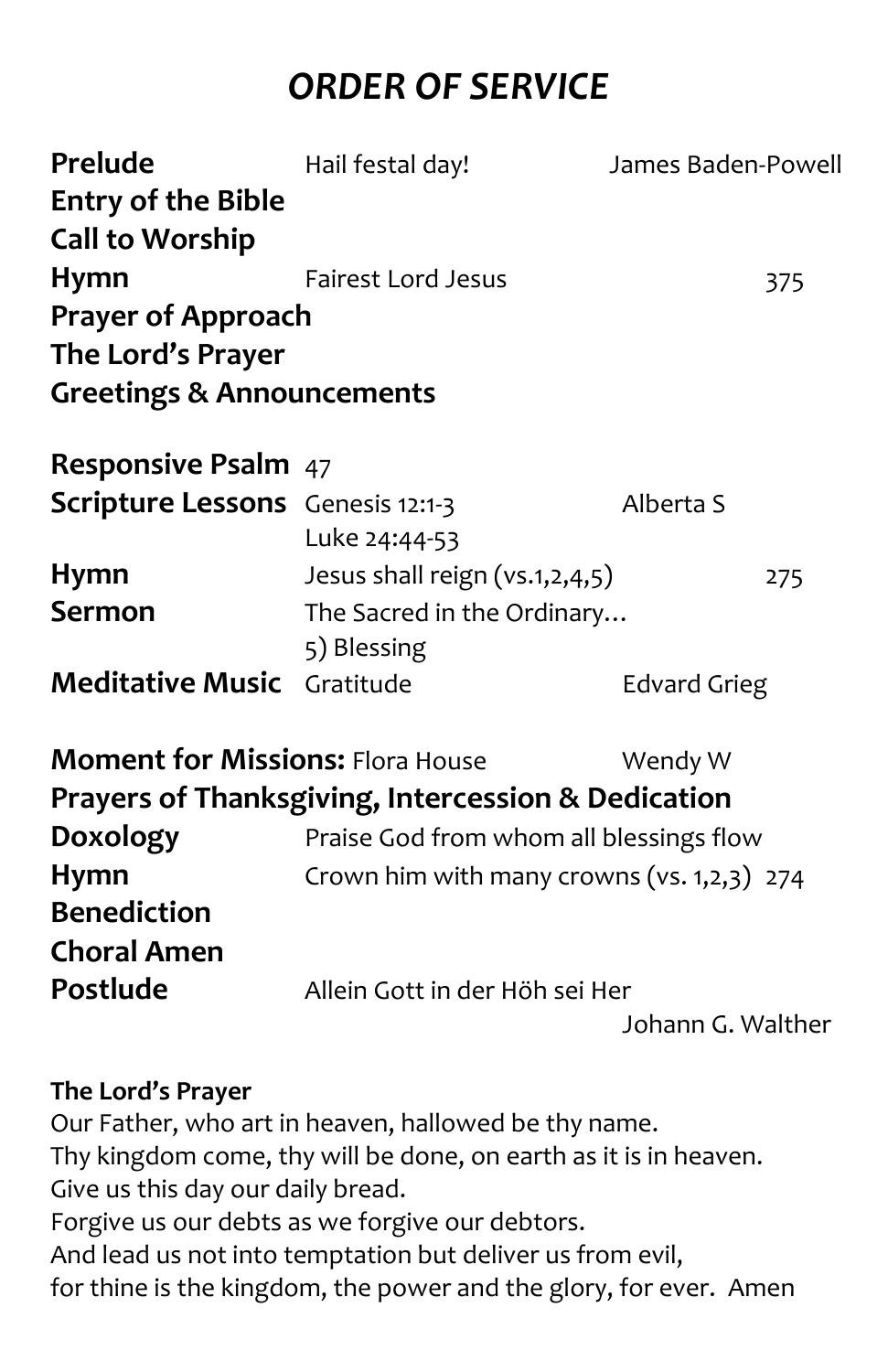### **SCRIPTURE READING**

**Responsive Psalm 47 selected verses** Clap your hands, all you peoples; shout to God with loud songs of joy. **For the Lord, the Most High, is awesome, a great king over all the earth,** choosing our heritage for us, **the pride of Jacob whom God loves.** God has gone up with a shout, the Lord with the sound of a trumpet. **Sing praises to God, sing praises; sing praises to our King, sing praises.** For God is the ruler of all the earth; sing praises with a psalm. **God rules over the nations; God sits on the holy throne.** The princes of the peoples gather as the people of the God of Abraham. **For the shields of the earth belong to God; who is highly exalted.**

#### **Genesis 12:1-3**

Now the Lord said to Abram, 'Go from your country and your kindred and your father's house to the land that I will show you. I will make of you a great nation, and I will bless you, and make your name great, so that you will be a blessing. I will bless those who bless you, and the one who curses you I will curse; and in you all the families of the earth shall be blessed.'

#### **Luke 24:44-53**

Then he said to them,

'These are my words that I spoke to you while I was still with you—that everything written about me in the law of Moses, the prophets, and the psalms must be fulfilled.' Then he opened their minds to understand the scriptures, and he said to them,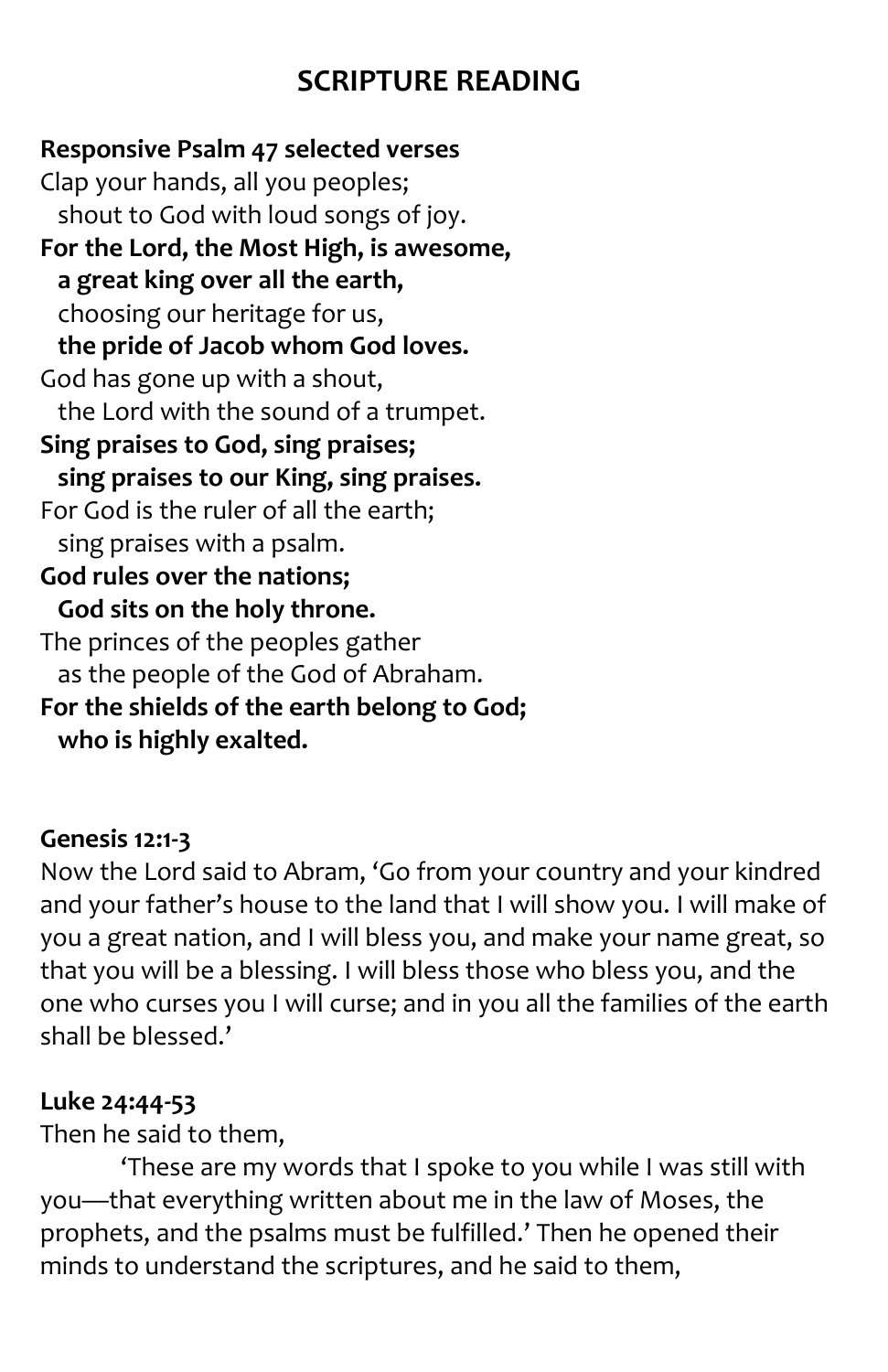'Thus it is written, that the Messiah is to suffer and to rise from the dead on the third day, and that repentance and forgiveness of sins is to be proclaimed in his name to all nations, beginning from Jerusalem. You are witnesses of these things. And see, I am sending upon you what my Father promised; so stay here in the city until you have been clothed with power from on high.'

Then he led them out as far as Bethany, and, lifting up his hands, he blessed them. While he was blessing them, he withdrew from them and was carried up into heaven. And they worshipped him, and returned to Jerusalem with great joy; and they were continually in the temple blessing God.

### **ANNOUNCEMENTS**

#### **St. Andrew's Circle of Prayer**

Members of our congregation are requesting prayers for themselves, their families and neighbours, and for our world. Would you be willing to be part of a circle of prayerful support? You would a) receive a list of prayer requests once a week by email or phone b) keep this information in confidence c) dedicate a time of prayer for those named over the next week. This initiative of the Prayer Team has been approved and is being commended by the Elders of St. Andrew's. Dorothy M. has offered to co-ordinate. Please contact Dorothy to join the Circle of Prayer or with any questions.

#### **Congregational Meeting**

The Session of St. Andrew's Church has called a congregational meeting for **this morning at 11:30,** from the Task Group commissioned to explore re-purposing the use of the Manse to provide affordable and safe housing for up to seven individuals. Due to the provincial Stay At Home Order, worship will be online, and this meeting will follow directly on Zoom. The report has been distributed by post and email, with guidance for participation.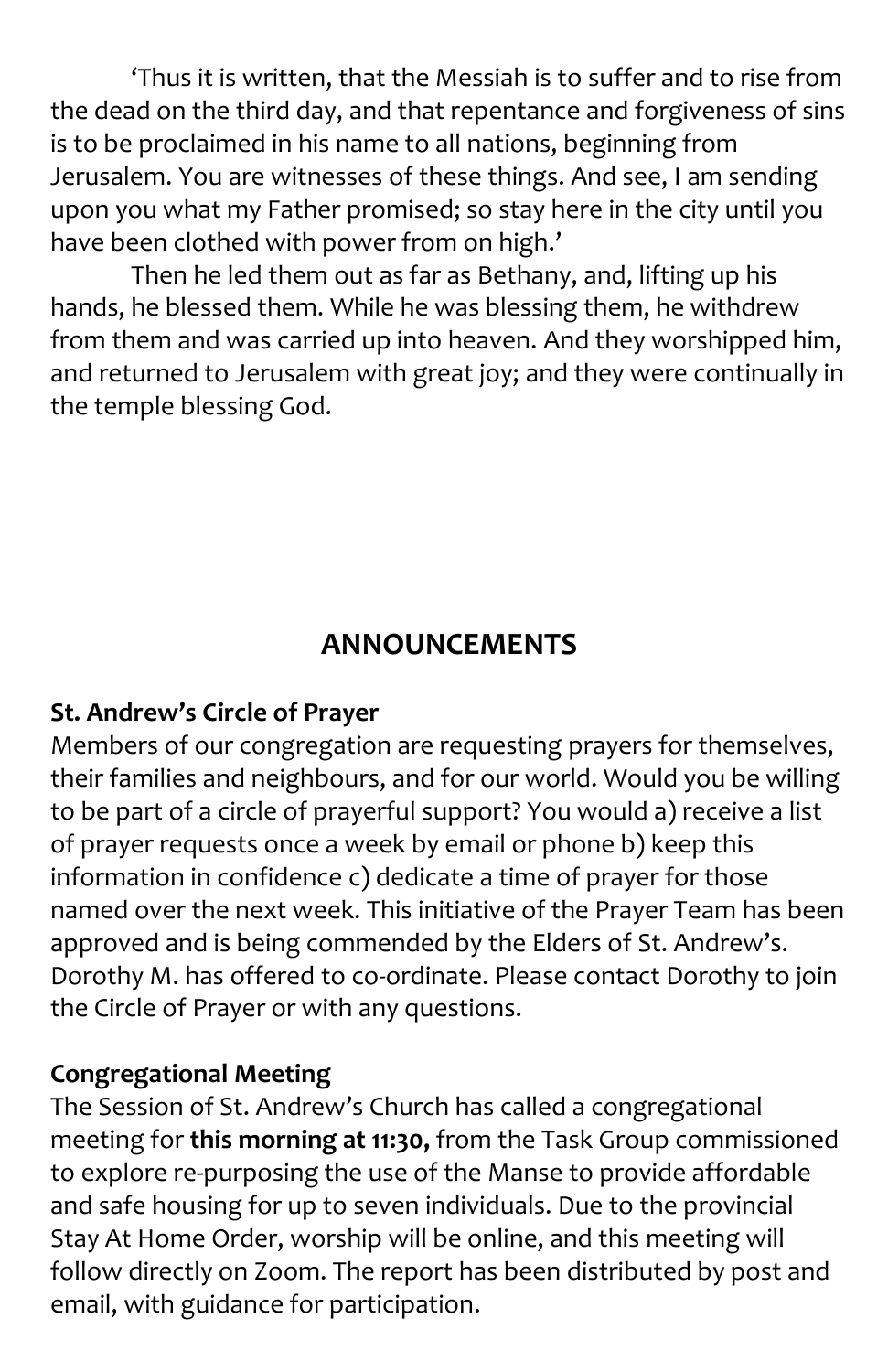#### **Morning Bible Study**

Thursday May 20, 10:30 a.m. Join the Minister and others for a journey through the Sermon on the Mount – we arrive at the concluding words, including a golden rule, a narrow gate, and building a house on rock (Matthew 7:12-28) No biblical experience needed. For the link: [a.johnston@standrewskingston.org](mailto:a.johnston@standrewskingston.org)

#### **A Sunday Afternoon Drive?**

We are all feeling a wee bit 'confined'. How about going on a virtual Sunday afternoon drive? Would you like to see a former home or school or church, or have a view from along the 1000 Islands Parkway, or visit a particular lock, or pay your respects at a family cemetery plot? Elaine C. is offering to drive to a destination selected by you anywhere within 100 kilometres, and take some photos, and drop them off at your door. Contact Elaine for more info.

#### **Going Forward Together: An Opportunity to Join the Conversation**

The Presbytery of Kingston has spent considerable time in the past few months in discussions around the concerns and challenges facing the Presbytery today. Much of these discussions have centered around innovative ways to address these challenges and "be the church" in our time. Recently, the Presbytery held a Zoom webinar convened by John Peter Smit, Regional Minister for Congregational Health. He presented an informative and interesting review that shed light on where we find ourselves today as Christians. The workshops to follow will explore the idea of Collaborative Ministry. There is a sense of excitement and encouragement, knowing that we can be stronger together. In what ways is St. Andrew's, Kingston able to share our strengths and resources across the Presbytery and wider community? How might we benefit from the resources, knowledge and skills of others? Where is God leading us? Peter T., Doug Y., and I invite you to attend a Zoom meeting on **Saturday, June 5 from 10 – noon** when we will share a recording of the webinar to give you some context to the conversations that will be ongoing. We also invite you to join the conversation on **Thursday, June 10, from 7:00 to 8:00 pm** for your considered response and input. Contact Elaine C. for additional information and a Zoom link.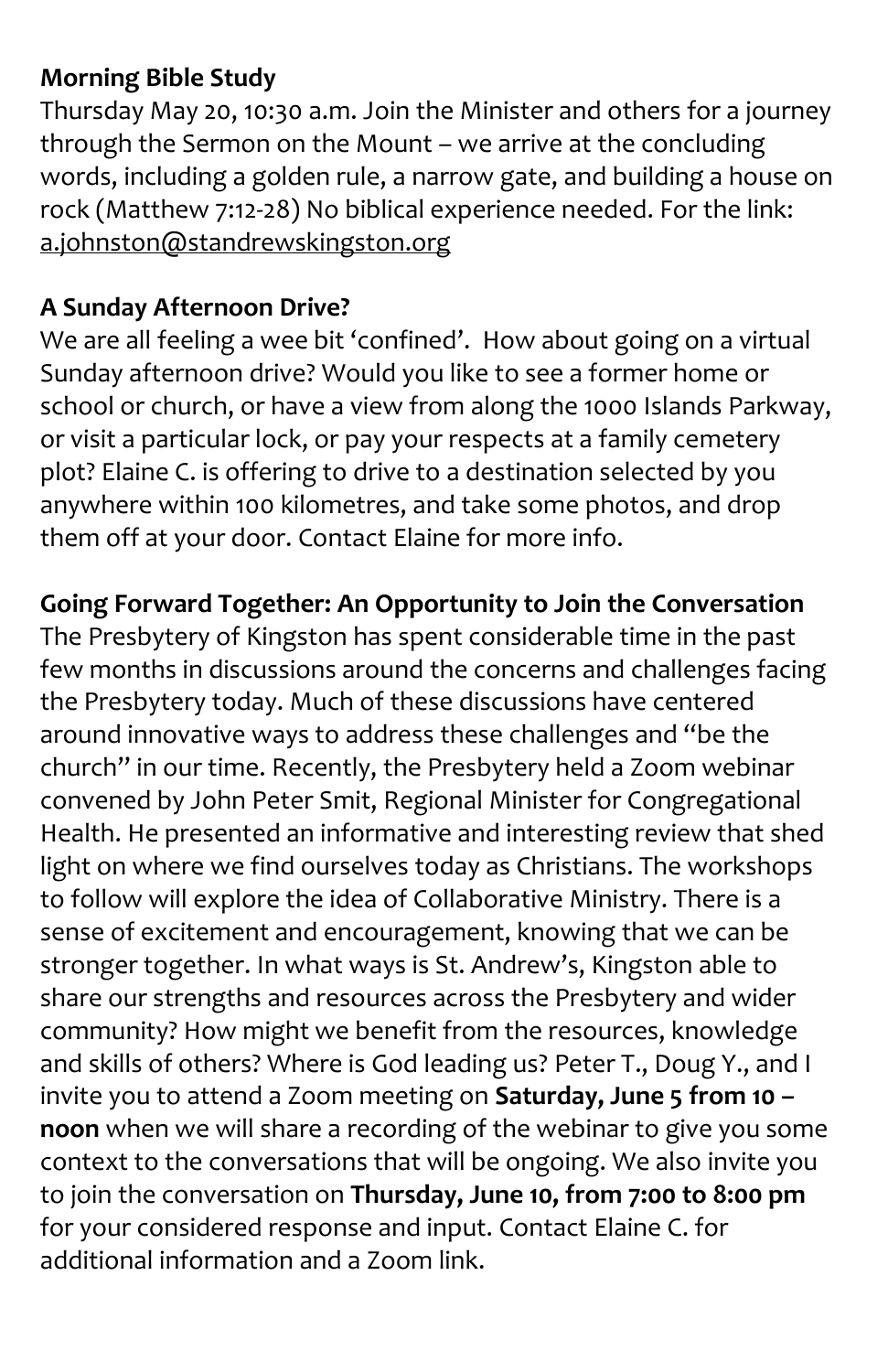#### **Convocation 2021**

The Presbyterian College, Montreal, is hosting a service of worship and celebration this **Thursday, May 20th at 7:00 p.m.** to recognize our graduates for 2020 and 2021. We will also confer the Doctor of Divinity degree (*honoris causa*) on the Rev. Dr. Clyde Ervine, our convocation speaker. To join the celebration, please register in advance at: [https://us02web.zoom.us/meeting/register/tZIsdu6pqzIrEtwy82ILjHJY](https://us02web.zoom.us/meeting/register/tZIsdu6pqzIrEtwy82ILjHJY3NoLyvCYgArW) [3NoLyvCYgArW](https://us02web.zoom.us/meeting/register/tZIsdu6pqzIrEtwy82ILjHJY3NoLyvCYgArW)

#### **Bi làidir (Scots Gaelic for Be Strong)**

*Bi làidir is a weekly suggestion area of how you or someone you know can Be Strong during these interesting times, we are living.*

Take a mental health break. Make some time each day to devote to yourself—sometimes even 10 to 30 minutes really can help.

*"When the cares of my heart are many, your consolations cheer my soul." Psalm 94:19*

Did you know that, 24 hours a day, there is a phone number for older adults to call if you are feeling lonely or just need to hear a friendly voice? Someone is always available at: 1-855-892-9992.

#### **Doctrine of Discovery**

You are invited to view a video produced by the Anglican Church of Canada, exploring our need to reconcile and rebuild relationships with Canada's Indigenous Peoples. It is available for viewing anytime at: <https://www.youtube.com/watch?v=mQwkB1hn5E8>

#### **Reflection from the Moderator: The Gift of Vaccination**

The Rev. Amanda Currie writes about her experience and response to being vaccinated, highlighting the 'Love My Neighbour Project'. **[https://presbyterian.ca/2021/05/06/reflection-from-the-moderator](https://presbyterian.ca/2021/05/06/reflection-from-the-moderator-the-gift-of-vaccination/)[the-gift-of-vaccination/](https://presbyterian.ca/2021/05/06/reflection-from-the-moderator-the-gift-of-vaccination/)**

#### **Assistance needed for Vacation Bible School**

Strathcona Park Presbyterian Church is considering the possibility of holding a **Vacation Bible School** on June 28th - July 2nd from 9am -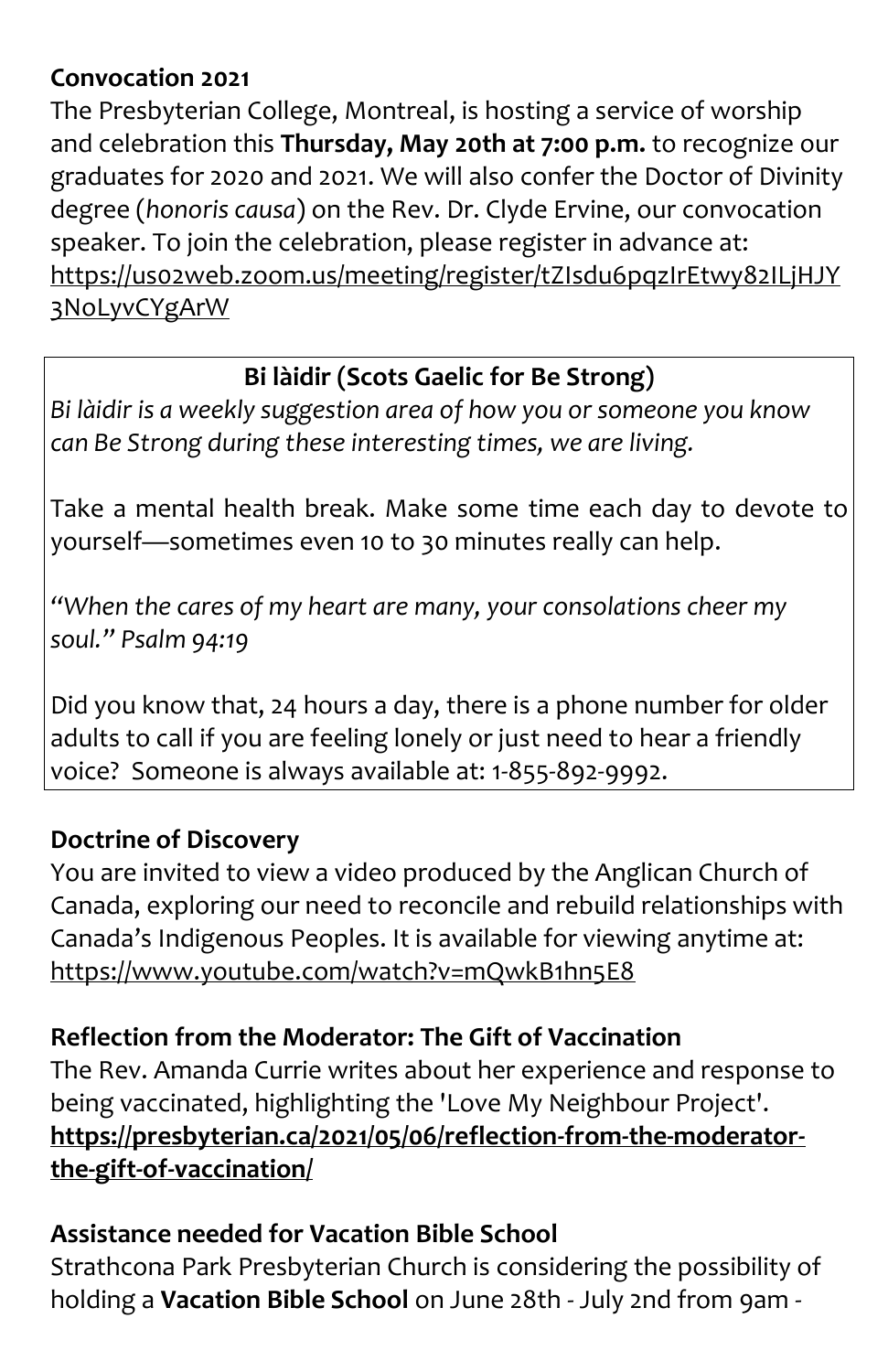noon. If we proceed, we will hold VBS outdoors under Party Tents. The viability of VBS this year is dependent on many factors including Public Health protocols and the level of active Coronavirus cases in our community. We will require many volunteers to make VBS safe for all. Please prayerfully consider helping us with this Ministry. We will need kitchen help, small group leaders and Station leaders. If you are interested or have questions, please contact Michaela Vandyke at 613-328-7135 or email [vandykeschaap@gmail.com](mailto:vandykeschaap@gmail.com)

#### **St. John's Church Middle Road Online Auction**

To raise funds to refresh the manse for a new minister, this congregation will be holding a Maxsold online e-auction in June. In the meantime, might you assist by contributing items large and small in good condition that might be of interest to others? Pick up available. More information forthcoming.

#### **Forthcoming Services**

Sunday May 23 – Pentecost Sunday May 30 – Trinity Sunday Sunday June 6 – The Lord's Supper

#### **Prayer for Ascension Sunday**

Go forth into the world in peace, looking up to Jesus, who was wounded for your transgressions, and bearing about in your lives the love, joy and peace which are the marks of Jesus on his disciples; and so may the blessing of God, Father, Son and Holy Spirit be upon you. Uganda/Congo

## **SERVING THIS MORNING**

| <b>Cantor:</b> | Paul P.     |
|----------------|-------------|
| Beadle:        | Larry M.    |
| Videographer:  | Benjamin V. |

| Financial Review to Apr. 30, 2021 | <b>Budgeted</b> | <b>Received</b> |
|-----------------------------------|-----------------|-----------------|
| <b>General Offerings</b>          | \$76,258.65     | \$87,104.65     |
| Designated Mission                | \$6,166.67      | \$6,850.00      |